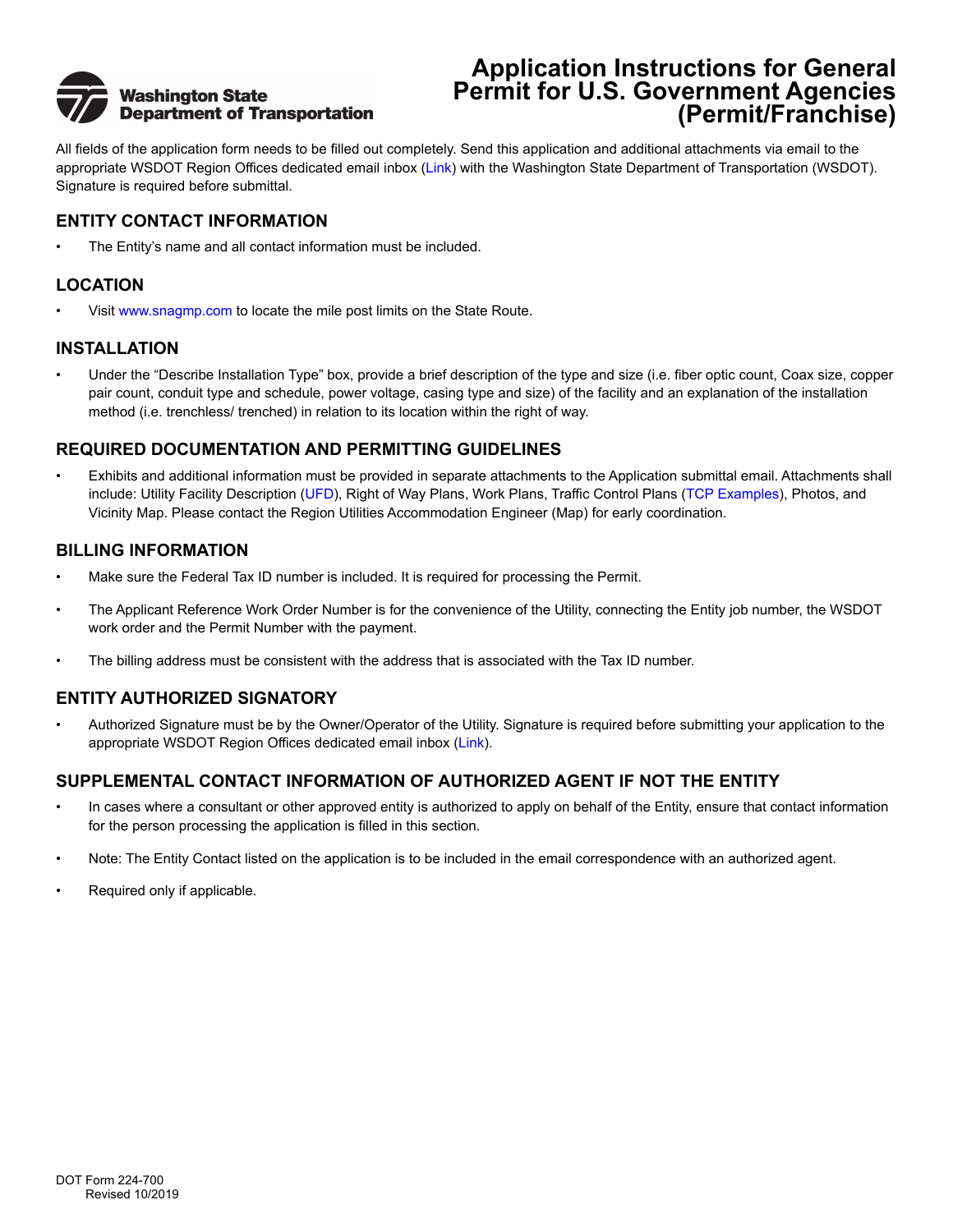

# **General Permit Application for U.S. Government Agencies**

| <b>Entity Contact Information</b>                                                                                                                        |                                                                                                                                        |  |                                           |                            |                               |                               |      |
|----------------------------------------------------------------------------------------------------------------------------------------------------------|----------------------------------------------------------------------------------------------------------------------------------------|--|-------------------------------------------|----------------------------|-------------------------------|-------------------------------|------|
| <b>Entity Company</b>                                                                                                                                    |                                                                                                                                        |  | <b>Entity Contact Name</b>                |                            |                               |                               |      |
| Email                                                                                                                                                    |                                                                                                                                        |  |                                           |                            |                               | Phone (Office/Cell/Voicemail) |      |
| Location (www.snagmp.com)                                                                                                                                |                                                                                                                                        |  |                                           |                            |                               |                               |      |
| <b>State Route</b>                                                                                                                                       | Milepost Begin                                                                                                                         |  | <b>Milepost End</b>                       |                            | County                        |                               |      |
| <b>Describe Installation Type (Briefly explain)</b>                                                                                                      |                                                                                                                                        |  |                                           |                            |                               |                               |      |
|                                                                                                                                                          |                                                                                                                                        |  |                                           |                            |                               |                               |      |
|                                                                                                                                                          |                                                                                                                                        |  |                                           |                            |                               |                               |      |
|                                                                                                                                                          |                                                                                                                                        |  |                                           |                            |                               |                               |      |
|                                                                                                                                                          |                                                                                                                                        |  |                                           |                            |                               |                               |      |
|                                                                                                                                                          |                                                                                                                                        |  |                                           |                            |                               |                               |      |
|                                                                                                                                                          |                                                                                                                                        |  |                                           |                            |                               |                               |      |
|                                                                                                                                                          |                                                                                                                                        |  |                                           |                            |                               |                               |      |
|                                                                                                                                                          |                                                                                                                                        |  |                                           |                            |                               |                               |      |
| Anticipated Construction Start Date:                                                                                                                     |                                                                                                                                        |  | Project Duration:                         |                            |                               |                               |      |
| <b>Billing Information*</b>                                                                                                                              |                                                                                                                                        |  |                                           |                            |                               |                               |      |
| <b>Contact Name</b>                                                                                                                                      |                                                                                                                                        |  |                                           |                            |                               |                               |      |
| <b>Street</b>                                                                                                                                            |                                                                                                                                        |  |                                           |                            |                               |                               |      |
| City                                                                                                                                                     |                                                                                                                                        |  | State<br>$Zip + 4$                        |                            |                               |                               |      |
| Phone (Office/Cell/Voicemail)                                                                                                                            |                                                                                                                                        |  | Email                                     |                            |                               |                               |      |
| Federal Tax ID                                                                                                                                           |                                                                                                                                        |  | Applicant Reference Work Order (optional) |                            |                               |                               |      |
| <b>Entity Authorized Signatory</b>                                                                                                                       |                                                                                                                                        |  |                                           |                            |                               |                               |      |
| Signature                                                                                                                                                |                                                                                                                                        |  |                                           | Printed Name & Title/Owner |                               |                               | Date |
| Fees in the amount of \$                                                                                                                                 |                                                                                                                                        |  |                                           |                            |                               |                               |      |
| WSDOT on the behalf of the application.                                                                                                                  | application according to RCW 47.12.140(2) and the amendments. The applicant further promises to pay additional costs incurred by       |  |                                           |                            |                               |                               |      |
|                                                                                                                                                          | WSDOT, hereby grant this Permit subject to the Terms and conditions stated in the General Provisions, Special Provisions, and          |  |                                           |                            |                               |                               |      |
|                                                                                                                                                          | Exhibits attached hereto and by this reference made a part hereof: Construction facilities proposed under this application shall begin |  |                                           |                            |                               |                               |      |
| within one year and must be complete within three years from date of approval.<br>Supplemental Contact Information of Authorized Agent if NOT the Entity |                                                                                                                                        |  |                                           |                            |                               |                               |      |
| <b>Entity Name</b>                                                                                                                                       |                                                                                                                                        |  |                                           | <b>Contact Name</b>        |                               |                               |      |
| Email                                                                                                                                                    |                                                                                                                                        |  |                                           |                            | Phone (Office/Cell/Voicemail) |                               |      |